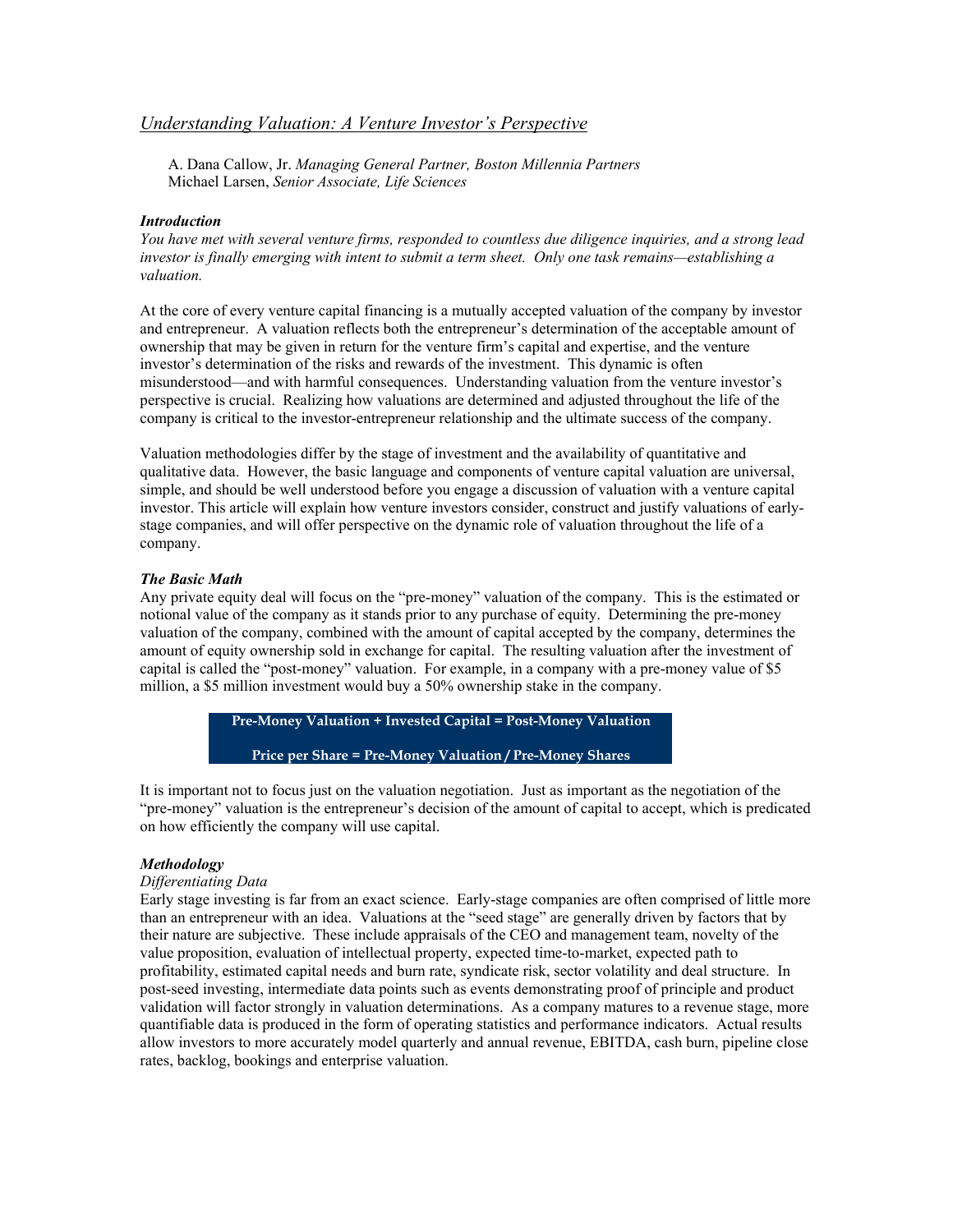|                           | <b>Financing Company Stage</b>      | <b>Data</b>                           | <b>Risk/Uncertainty Value*</b> | (MM)      |
|---------------------------|-------------------------------------|---------------------------------------|--------------------------------|-----------|
| Seed                      | Incorporation; early<br>development | Soft data; value<br>proposition, etc. | Extremely high                 | $$1+$     |
| Series A                  | Development                         | Validation, time to<br>market         | Very high                      | $$3+$     |
| Series B                  | <b>Shipping Product</b>             | Prelim revenue                        | High                           | $$7.5+$   |
| Series C+                 | <b>Shipping Product</b>             | Predictive revenue                    | Moderate                       | $$10+$    |
| Later-stage/<br>Mezzanine | Shipping Product, Profitable        | Hard data; EBITDA,<br>net income      | Lower                          | $$20-50+$ |

\*Based on 2003 market information

The chart above may be oversimplified (and should not be considered as a guide to minimum valuation levels) but it does indicate the valuation trend line of a typical investment as the company matures. Risk varies inversely with the quality and quantity of data. The high degree of uncertainty inherent in seed and early-stage investments translates into low pre-money valuations. Failure rates of startup companies are extraordinary, so investors must be compensated for placing their capital at such risk. Conversely, latestage and mezzanine investors have the benefit of predictive financial models that help to mitigate risk. They "pay" for the reduced risk with higher pre-money valuations, allowing for less upside.





Venture investors see hundreds, if not thousands of business plans each year. Every plan includes an attractive budget and aggressive growth plan. Forecasts claim to be predicated on "conservative assumptions" including minimal market penetration, product pricing and gross margin. Regardless of how they are constructed, these forecasts are almost always over-optimistic in their assumptions. A venture investor will "scrub the numbers", rationalize assumptions and run sensitivities based on varying degrees of execution, competitive pricing pressure, seasonality, etc. The resulting rationalized forecast may represent only a fraction of the original plan.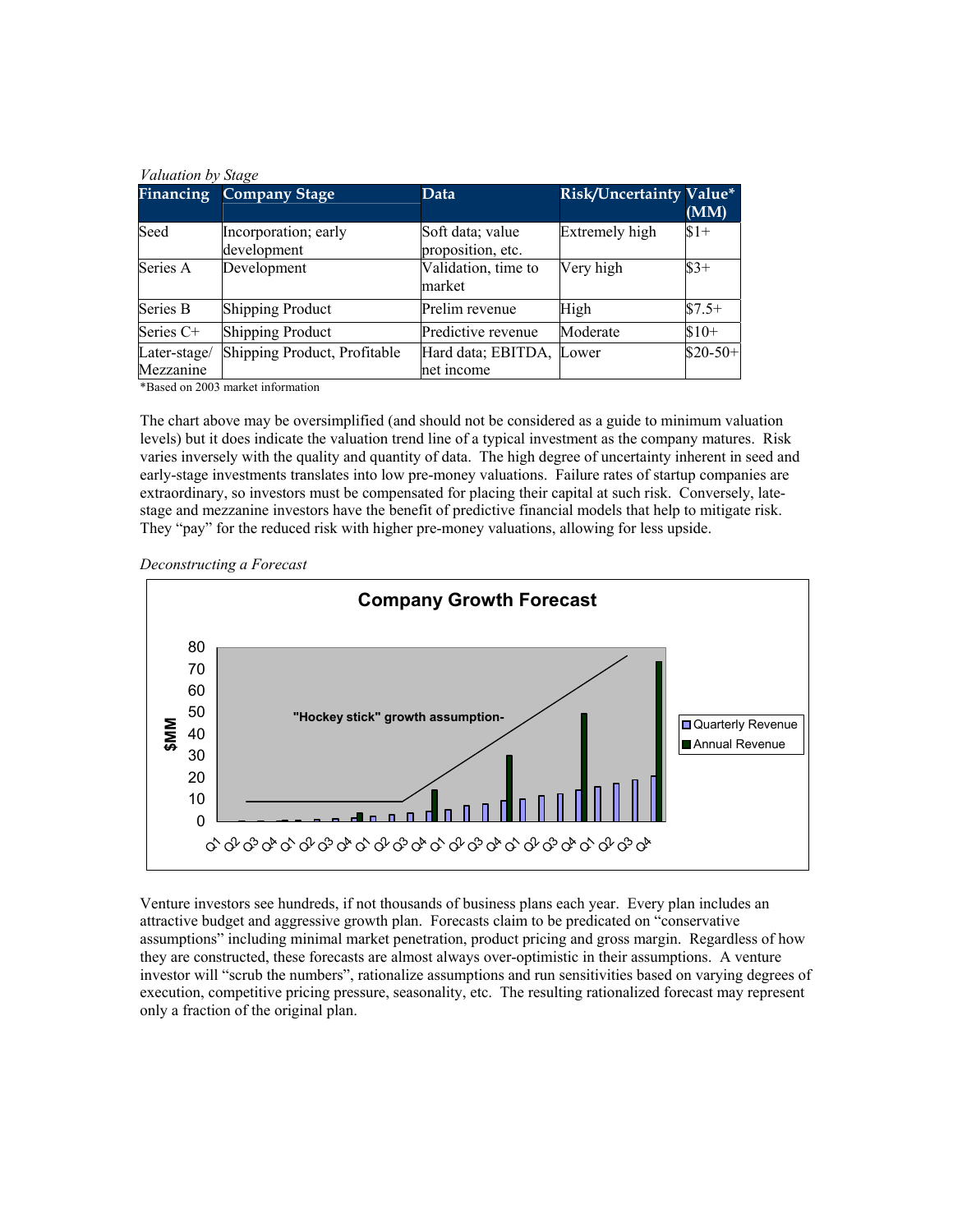*"Scrubbing the Numbers"*



Discounting from the original forecast may reveal significantly greater capital requirements than first expected. As an entrepreneur, it is in your best interest to understand the short- and long-term capital requirements of your company. These capital requirements will provide the underpinning of your company's long-term financing strategy. How much must be raised now? When will the next financing be needed? What significant milestones will be accomplished during that time? An understanding of the long-term financing strategy is crucial. A seasoned entrepreneur works with his investors to develop a financing strategy based on building value from one financing to the next and understanding how value will be measured.

*Staged Financing Strategy* 



Building a company requires time and cash.

Seed Financing: The seed financing will provide the capital needed to support salaries for founders/management, R&D, technology proof-of-concept, prototype development and testing, etc. Sources of capital may include personal funds, friends, family and angel investors. Capital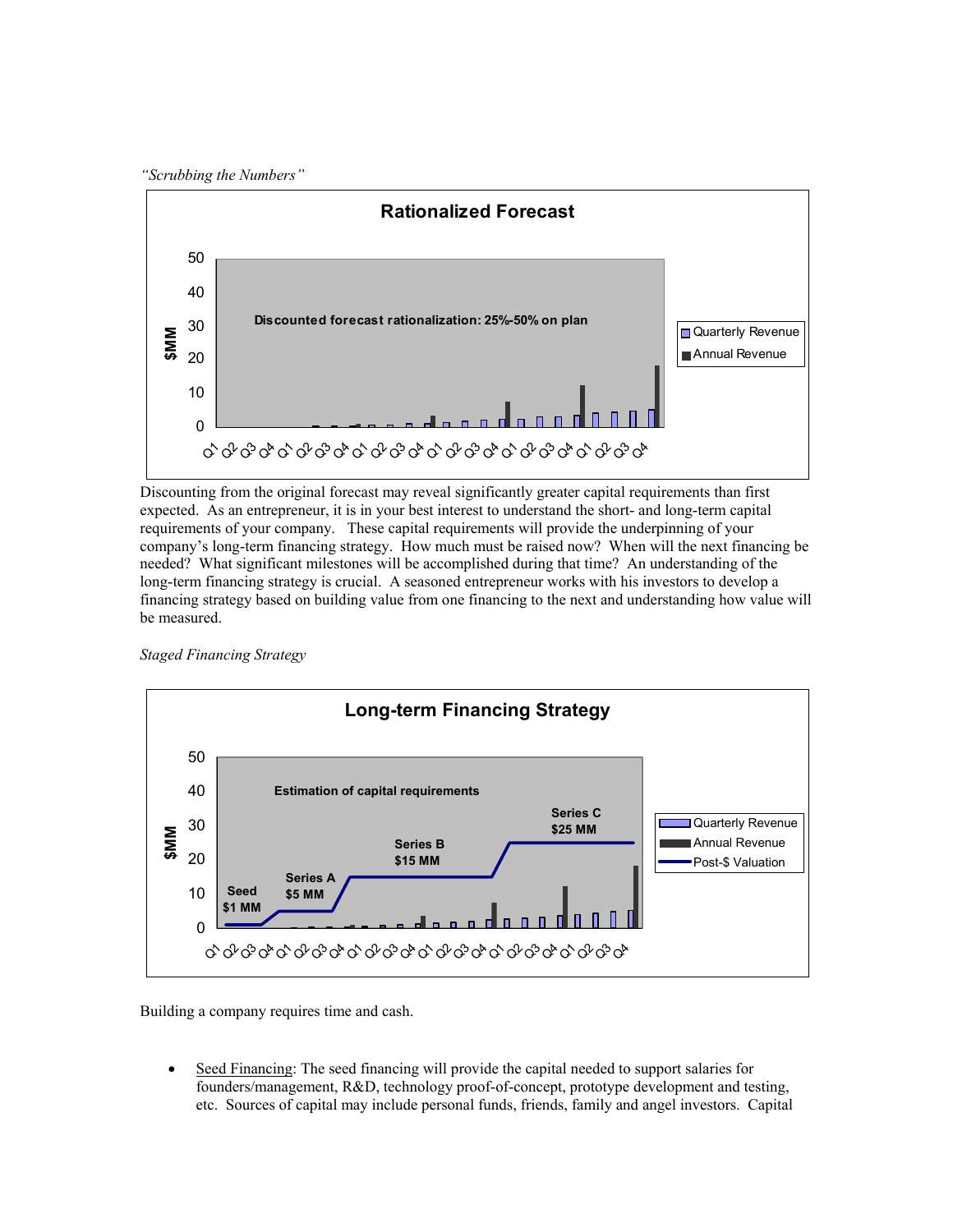raised is limited due to its diluting impact at minimal valuations. The goal here is to assemble a talented team, achieve development milestones, proof of concept and anything else that will enable you to attract investors for your next financing.

- Series A Financing: Typically the Series A is the company's first institutional financing—led by one or more venture investors. Valuation of this round will reflect progress made with seed capital, the quality of the management team and other qualitative components. Generally, a Series A financing will purchase a 50% ownership stake. Typical goals of this financing are to continue progress on development, hire top talent, achieve value-creating milestones, further validate product, initiate business development efforts and attract investor interest in the next financing (at an increased valuation)
- Series B Financing: The Series B is usually a larger financing than the Series A. At this point, we can assume development is complete and technology risk removed. Early revenue streams may be taking shape. Valuation is gauged on a blend of subjective and objective data—human capital, technical assets, IP, milestones achieved thus far, comparable company valuations, rationalized revenue forecasts. Goals of this financing may include operational development, scale-up, further product development, revenue traction and value creation for the next round of financing.
- Series C Financing: The Series B may be a later-stage financing designed to strengthen the balance sheet, provide operating capital to achieve profitability, finance an acquisition, develop further products, or prepare the company for exit via IPO or acquisition. The company often has predictable revenue, backlog and EBITDA at this point, providing outside investors with a breadth of hard data points to justify valuation. Valuation metrics, such as multiples of revenue and EBITDA, from comparable public companies can be compiled and discounted to approximate value.



The graph above demonstrates the typical relationship between the post-money valuation as determined in a venture investment and the intrinsic market valuation of the enterprise that might be realized in a sale of the company. The implied pre-money valuations of the seed and Series A investments exceed the market valuations at the time of those investments. This early value premium is the result of qualitative data employed in the early-stage valuation methodology. The venture investor is valuing the intangibles of the "idea" and human capital. Moving forward to the Series B financing, pre-money valuations fall in relation to market value. Interim valuations are generally below market value; this affords investors a "risk premium" in valuation to compensate for the illiquid nature of private equity.

#### *Applying Perspective*

The example above illustrates the stepped function of valuation. Each financing is designed to provide capital for value-creating objectives. Assuming objectives are accomplished and value is created, financing continues at a higher valuation commensurate with the progress made and risk mitigated. However, problems can and will arise during this time that may adversely affect valuation. When a financing cannot